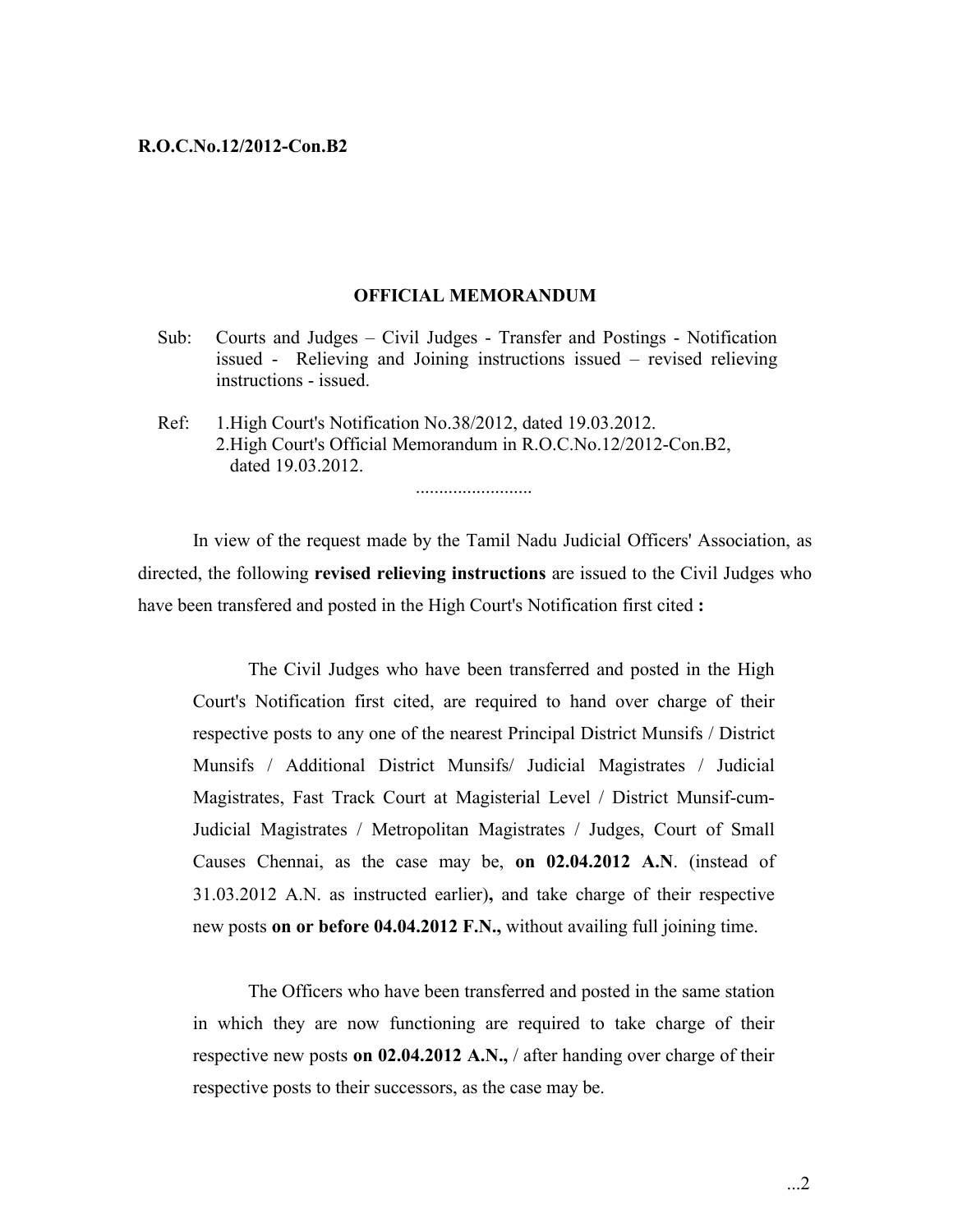The Officers who relieve the Officers under transfer are required to hold full additional charge of the additional posts until the successors take charge or until further orders, as the case may be.

# HIGH COURT, MADRAS<br>DATED: .03.2012.

# REGISTRAR GENERAL

### To

| first cited. | 1. The Principal Judge, City Civil Court, Chennai.<br>2. The Chief Judge, Court of Small Causes, Chennai.<br>3. All the Principal District Judges.<br>4. The Chief Metropolitan Magistrate, Egmore Chennai.<br>5. All the Chief Judicial Magistrates. | With a direction to<br>communicate this Official<br>Memorandum to the Civil<br>Judges functioning in their<br>respective districts/units, who<br>have been transfered vide<br><b>High Court's Notification</b> |
|--------------|-------------------------------------------------------------------------------------------------------------------------------------------------------------------------------------------------------------------------------------------------------|----------------------------------------------------------------------------------------------------------------------------------------------------------------------------------------------------------------|
|--------------|-------------------------------------------------------------------------------------------------------------------------------------------------------------------------------------------------------------------------------------------------------|----------------------------------------------------------------------------------------------------------------------------------------------------------------------------------------------------------------|

- 6. The Senior Accounts Officer (GAD-IV), Office of the Principal Accountant General  $(A & E)$ , Chennai-18.
- 7. The Pay and Accounts Officer, High Court, Madras / Madurai.
- 8. All the Treasury Officers.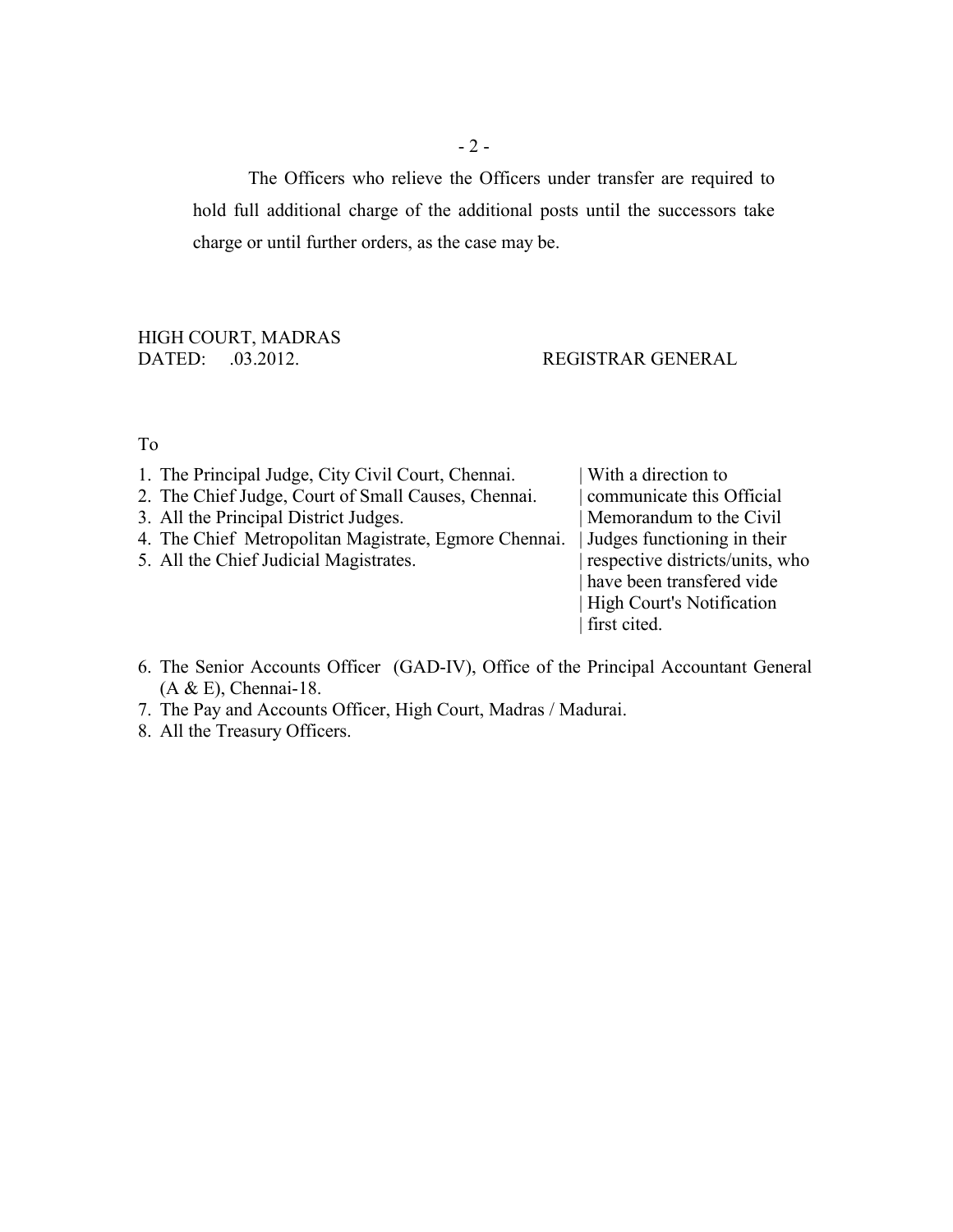## **OFFICIAL MEMORANDUM**

- Sub: Courts and Judges Civil Judges Transfer and Postings Notification issued - Relieving and Joining instructions issued – modification of relieving and joining instructions in respect of Thiru R.Selvakumar, Judicial Magistrate, Perambalur - orders issued.
- Ref: 1.High Court's Notification No.38/2012, dated 19.03.2012. 2.High Court's Official Memorandum in R.O.C.No.12/2012-Con.B2, dated 19.03.2012. 3.High Court's Official Memorandum in R.O.C.No.12/2012-Con.B2, dated 21.03.2012.

In partial modification of the relieving and joining instructions issued in the High Court's Official Memorandum third cited, Thiru R.Selvakumar, Judicial Magistrate, Perambalur, who has been transferred and posted as Judicial Magistrate No.V, Coimbatore in the High Court's Notification first cited, is required to get relieved from the post of Judicial Magistrate, Perambalur, after handing over charge of his post to his successor(instead of 02.04.2012 A.N.) and take charge of his new post without availing full joining time.

Ms.M.Vinodha, District Munsif, Perambalur, who has been transferred and posted as District Munsif, Sirkali in the High Court's Notification first cited is required to hand over charge of the post of District Munsif, Perambalur to Thiru R.Selvakumar, Judicial Magistrate, Perambalur on 02.04.2012 A.N. and take charge of her new post on or before 04.04.2012 F.N., without availing full joining time.

The Judicial Magistrate, Perambalur is required to hold full additional charge of the post of District Munsif, Perambalur till Thiru A.Mummoorthy takes charge of the said post.

HIGH COURT, MADRAS Sd/ G.CHOCKALINGAM, DATED:21.03.2012. REGISTRAR GENERAL